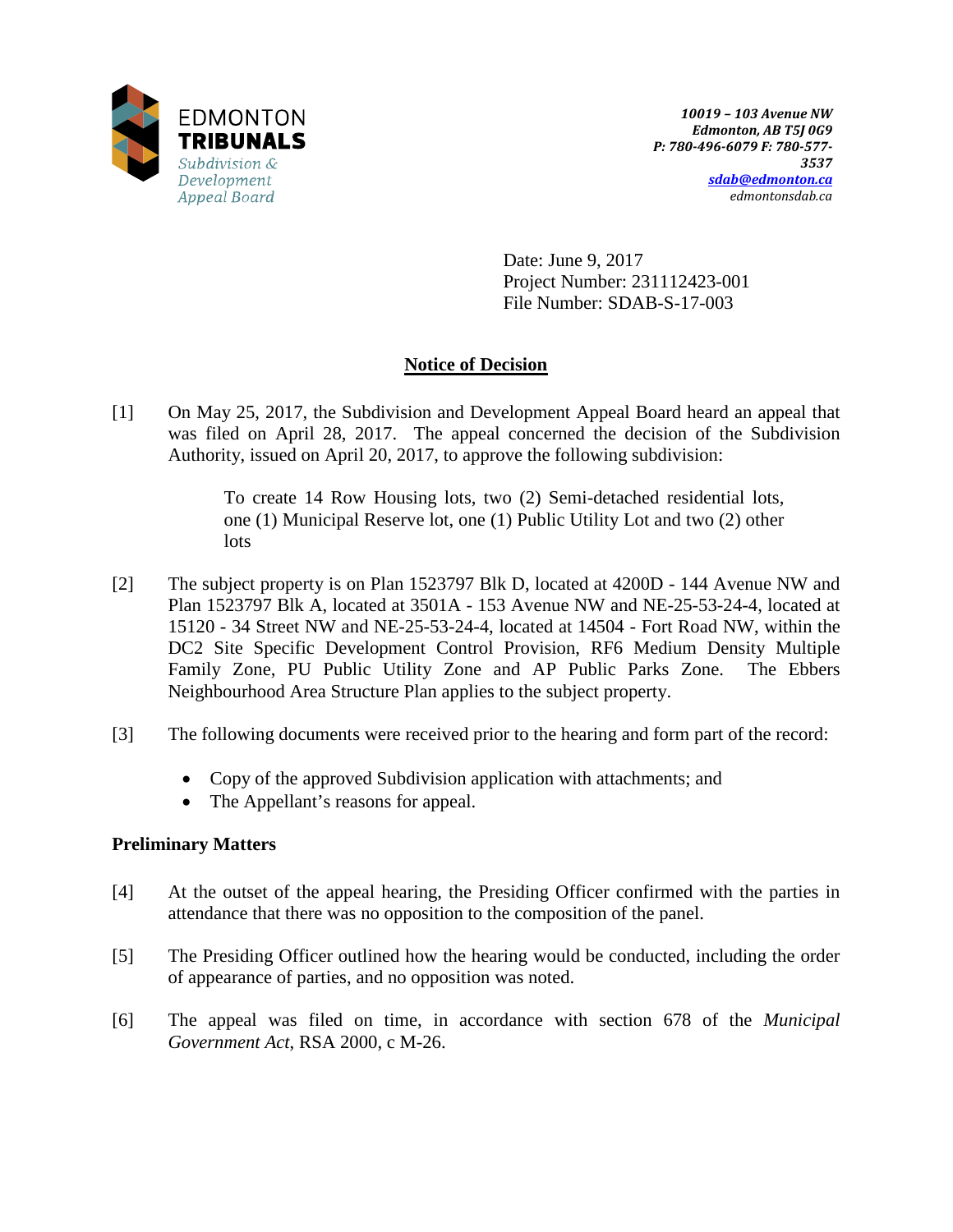#### **Summary of Hearing**

- *i) Joint Submissions of the Parties*
- [7] The Appellant, Albari Holdings Ltd., was represented by Mr. W. Zwicker and Ms. L. Scott of Cameron Communities. They were accompanied by Ms. Y. Lew of Stantec. The Subdivision authority was represented by legal counsel, Mr. M. Gunther, who was accompanied by Mr. B. McDowall from the Subdivision Authority, and Ms. K. Sizer from Transportation Planning and Engineering.
- [8] The Appellant objects to two conditions of the subdivision approval. These conditions relate to a sidewalk utility right of way, and the construction of a multi-use trail that will serve the subdivision. The trail proceeds along 144 Avenue in the south end of the Ebbers neighbourhood, across a railway crossing, and connects to the multi-use trail system that progresses down to the Clareview LRT Station.
- [9] After discussions between the City and the Appellant, the parties have agreed to what, in effect, is a deferral of the appealed conditions. The City's position is that at this point in time, for this particular subdivision, the two conditions are not necessary. There are other mechanisms to address the concerns of Transportation Planning and Engineering that led to the initial imposition of the appealed conditions.
- [10] Upon questioning by the Board as to whether removal of the two conditions remains consistent with the Ebbers Neighbourhood Area Structure Plan (the "NASP"), the City acknowledged that the NASP does address specifically the multi-use trail. However, the Ebbers neighbourhood is a multi-stage development, and this subdivision application is only one of many that will come into effect to bring the neighbourhood to fruition. The intention is that this segment of the trail will be constructed, but through a different mechanism.
- [11] Removal of the conditions at this juncture also would not run afoul of sections 654 and 655 of the *Municipal Government Act*, which require that subdivision approvals conform with applicable statutory plans. The City reiterated that removal of the appealed conditions is intended to be a deferral to another subdivision application at a future date, and not a removal of the Appellant's obligation entirely.
- [12] The Appellant's agents confirmed they were in agreement.

#### **Decision**

[13] The appeal is ALLOWED IN PART and the decision of the Subdivision Authority is VARIED. The subdivision is GRANTED as approved by the Subdivision Authority with the following changes: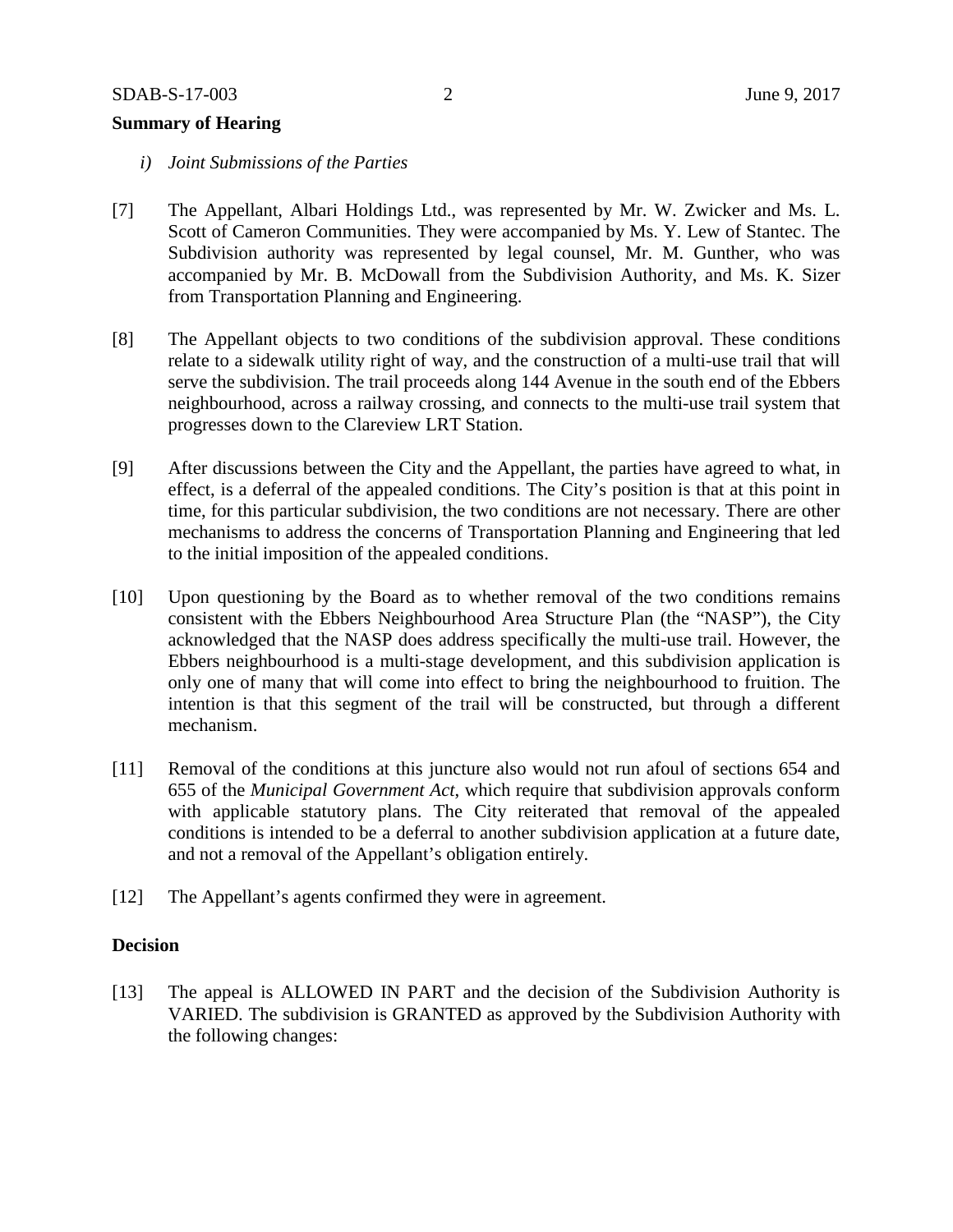- 1) Condition I.4, which states "that the owner registers a sidewalk utility right of way for the 3 m hard surface shared use path, as shown on the 'Conditions of Approval' map, Enclosure I", is REMOVED;
- 2) Condition II.9, which states "that the owner constructs a curb ramp and 3 m hard surface shared use path, along 144 Avenue NW, to the satisfaction of Transportation Planning and Engineering, as shown on the 'Conditions of Approval' map, Enclosure I", is REMOVED.

#### **Reasons for Decision**

- [14] The proposed subdivision falls within the Ebbers Neighbourhood Area Structure Plan (the "NASP"). Under subsection 680(2)(a.1) of the *Municipal Government Act,* "In determining an appeal, the board hearing the appeal must have regard to any statutory plan".
- [15] The City has consented to the removal of the appealed conditions at this juncture of the Ebbers neighbourhood's development. The Board heard that this change does not remove the Appellant's obligation to eventually comply with said conditions through other mechanisms. In effect, the removal of the appealed conditions amounts to their deferral to another subdivision application at a future date. The Appellant did not object to the City's position on this point.
- [16] The Board also heard that the removal of the two conditions remains consistent with the NASP, as the conditions can be met through other mechanisms at a future date. The Board therefore finds that the Subdivision Authority's approval of this subdivision is consistent with section 654 of the *Municipal Government Act*, particularly subsection (b) which requires that "the proposed subdivision conforms to the provisions of any statutory plan". This subdivision also complies with section 655 with respect to conditions of subdivision approval.
- [17] Having regard to the joint submissions of the parties and the applicable NASP, the Board finds that this subdivision, with removal of the appealed conditions, is consistent with the applicable provisions of the *Municipal Government Act*.

KChman s)

Ms. K. Cherniawsky, Presiding Officer Subdivision and Development Appeal Board

Board members in attendance: Ms. G. Harris, Ms. E. Solez, Mr. A. Peterson, Mr. N. Somerville.